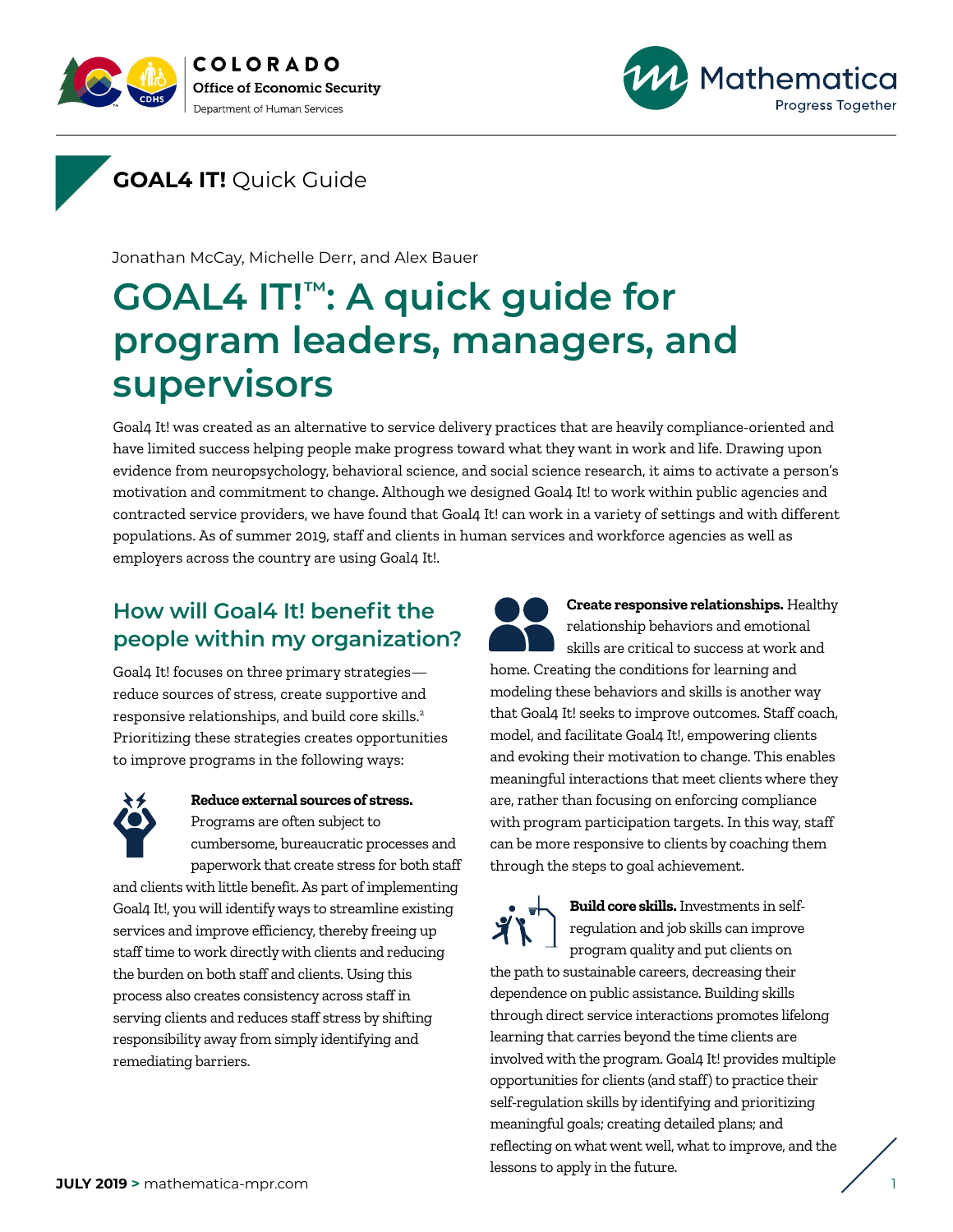#### **What do I need to implement Goal4 It!?**

Implementing and integrating Goal4 It! into your program will require commitment and investment at multiple levels of the organization:

- **Desire to improve the quality of exchanges** between clients and staff to improve family and employment outcomes
- **Engaged leadership** that charts a vision for the program and instills in staff a commitment to sustainable change
- **Program policies, procedures, and culture** that prioritize a staff mindset focused on building self-regulation skills and promoting goal pursuit in the place of transactional, compliance-driven service interactions
- **Active, reflective supervision** that models the Goal4 It! process between supervisors and staff, develops coaching skills and behaviors that support goal achievement among staff, and facilitates professional development

As Goal4 It! rolls out in your organization, you might draw upon analytic techniques to pilot the approach in each of these areas. A [road test](https://www.mathematica-mpr.com/our-publications-and-findings/publications/using-a-road-test-to-improve-human-services-programs-a-primer) can provide a structure for gathering formative feedback about how implementation is going and provide you with action-oriented insights for where to improve.

## **What challenges will we encounter and how can we address them?**

Transforming programs is a complex and difficult undertaking. You will encounter resistance to change among staff. There will likely be duplications in processes and paperwork. Managing to externally enforced, process-driven performance measures will continue to prove cumbersome. Here are some challenges and fixes to strengthening Goal4 It! implementation, integration, and sustainability.



**The challenge:** Goal4 It! practices and tools duplicate existing processes and paperwork.

**The fix:** Map the existing paperwork and processes to Goal4 It!. When you add something new, find ways to streamline or subtract. Consider replacing existing assessment tools and practices with Stepping Stones to Success, even when it feels as if staff will have less information. Adding a signature line or legal language to My Pathway or My Goal Plan can often satisfy state or county requirements for individual responsibility or employment plans.



**The challenge:** Staff workloads and the length of meetings seem to increase as Goal4 It! rolls out.

**The fix:** Getting up to speed with Goal4 It! can take time, particularly for staff accustomed to transactional client meetings. Frequent practice adhering to the four steps of Goal4 It! can quickly build the skills necessary to effectively facilitate meaningful interactions with clients. As staff and clients acclimate to the new process, coaching sessions will become more focused and often take less time.



**The challenge:** Staff resist change. **The fix:** Steady and committed leadership, regular and frequent supervision, and staff support groups

are a few strategies that programs can employ to increase buy-in. In addition, road tests can provide structure for ongoing feedback from staff to help shape and improve the implementation of Goal4 It! by addressing pain points and targeting training to the skills that staff most struggle to use.



**The challenge:** Meeting federal performance requirements appears to conflict with Goal4 It!.

**The fix:** Goal4 It! is compatible with meeting the work participation requirements of the Temporary Assistance for Needy Families (TANF) program, performance measures of the Workforce Innovation and Opportunity Act (WIOA), and other federal requirements. By leading with clients' goals, rather than the activities the program requires, staff